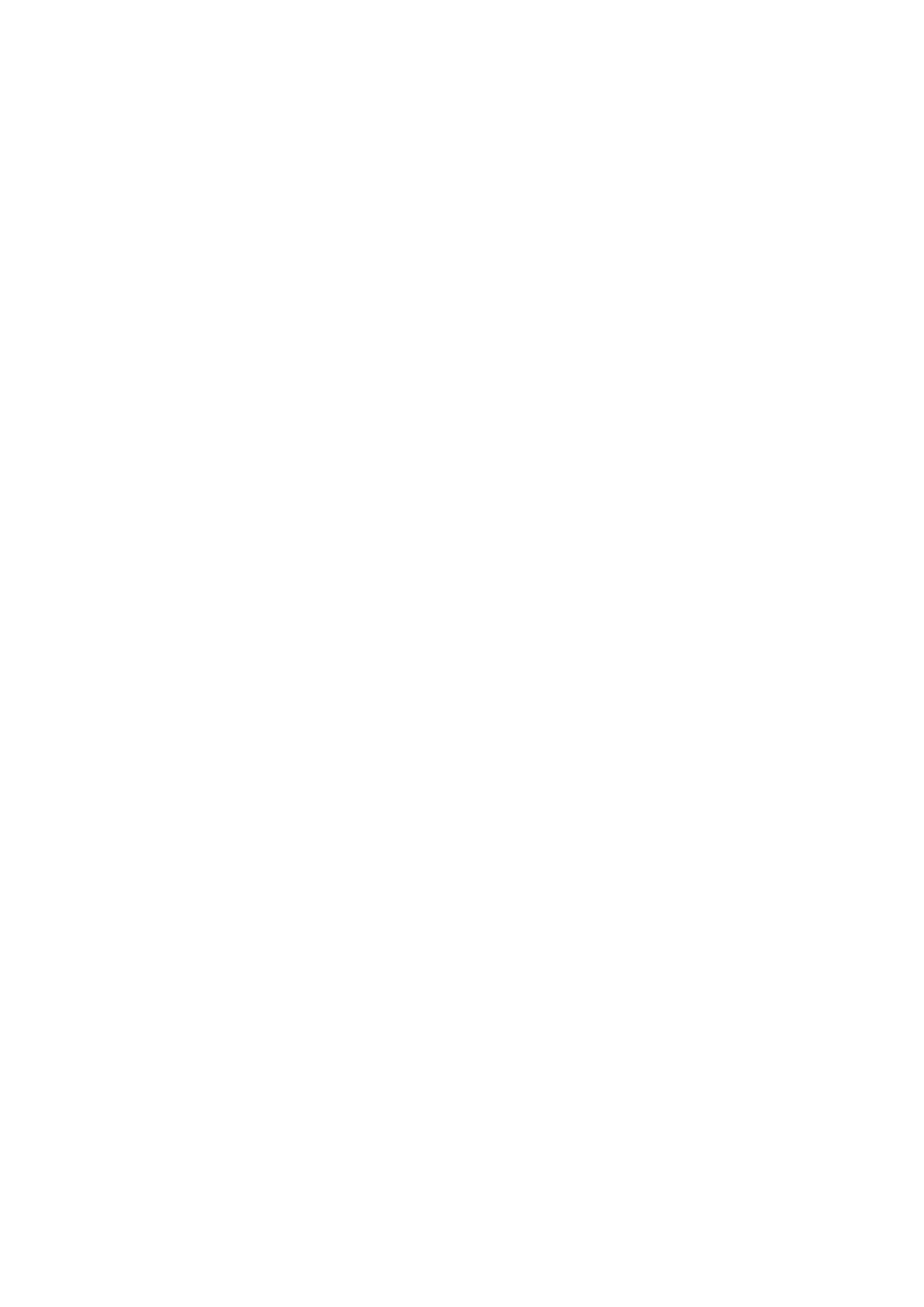**PROJECT EVALUATION SERIES**

## **Joint FAO-OIE Evaluation of the Global Framework for Transboundary Animal Diseases (GF-TADs)**

**ANNEX 1. Terms of Reference**

**FOOD AND AGRICULTURE ORGANIZATION OF THE UNITED NATIONS OFFICE OF EVALUATION and THE WORLD ORGANISATION FOR ANIMAL HEALTH October 2018**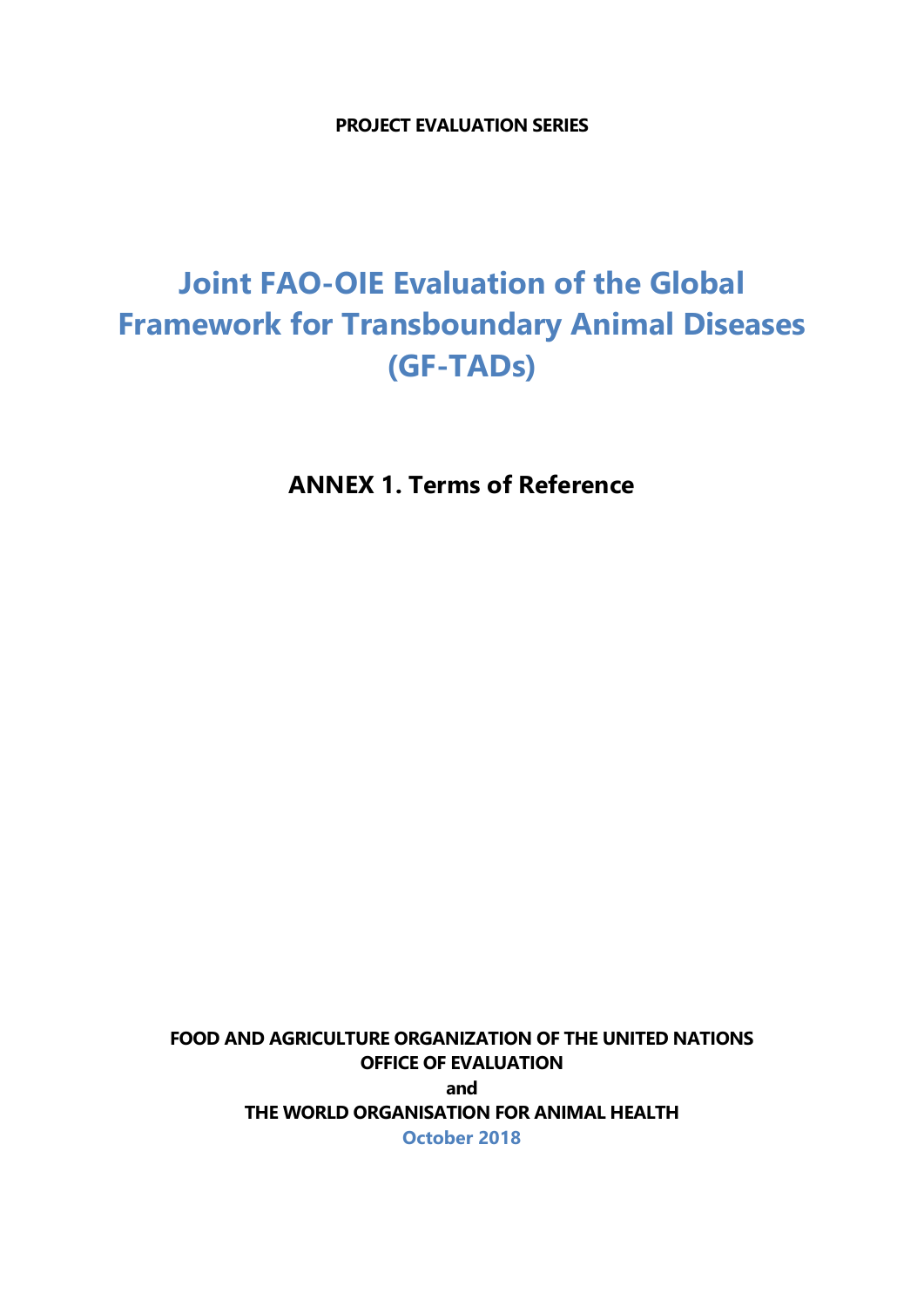FAO and OIE. 2018. *Evaluation of the Global Framework for the Control of Transboundary Animal Diseases (GF-TADs)*. Rome. pp.71 (www.fao.org/evaluation). Licence: CC BY-NC-SA 3.0 IGO

The designations employed and the presentation of material in this information product do not imply the expression of any opinion whatsoever on the part of the Food and Agriculture Organization of the United Nations (FAO) or the World Organisation for Animal Health (OIE) concerning the legal or development status of any country, territory, city or area or of its authorities, or concerning the delimitation of its frontiers or boundaries. The mention of specific companies or products of manufacturers, whether or not these have been patented, does not imply that these have been endorsed or recommended by FAO or OIE in preference to others of a similar nature that are not mentioned.

The views expressed in this information product are those of the author(s) and do not necessarily reflect the views or policies of FAO or OIE.



Some rights reserved. This work is made available under the Creative Commons Attribution-NonCommercial-ShareAlike 3.0 IGO licence (CC BY-NC-SA 3.0 IGO; https:// creativecommons.org/licenses/by-nc-sa/3.0/igo).

Under the terms of this licence, this work may be copied, redistributed and adapted for noncommercial purposes, provided that the work is appropriately cited. In any use of this work, there should be no suggestion that FAO or OIE endorses any specific organization, products or services. The use of the FAO or OIE logos is not permitted. If the work is adapted, then it must be licensed under the same or equivalent Creative Commons license. If a translation of this work is created, it must include the following disclaimer along with the required citation: "This translation was not created by the Food and Agriculture Organization of the United Nations (FAO) nor the World Organisation for Animal Health (OIE). FAO or OIE are not responsible for the content or accuracy of this translation. The original Language edition shall be the authoritative edition.

Any mediation relating to disputes arising under the licence shall be conducted in accordance with the Arbitration Rules of the United Nations Commission on International Trade Law (UNCITRAL) as at present in force.

Third-party materials. Users wishing to reuse material from this work that is attributed to a third party, such as tables, figures or images, are responsible for determining whether permission is needed for that reuse and for obtaining permission from the copyright holder. The risk of claims resulting from infringement of any third-party-owned component in the work rests solely with the user.

Sales, rights and licensing. FAO information products are available on the FAO website (www.fao.org/publications) and can be purchased through publications-sales@fao.org. Requests for commercial use should be submitted via: www.fao.org/contact-us/licencerequest. Queries regarding rights and licensing should be submitted to: copyright@fao. org. Publications of the World Organisation for Animal Health are available either on the OIE web site www.oie.int or can be purchased through the OIE online bookshop www.oie. int/boutique.

Cover photo credits (top to bottom): ©FAO/Ishara Kodikara (1st and 3rd pictures), ©FAO/ Simon Maina (2nd picture), ©FAO/Pius Utomi Ekpei (4th picture), ©FAO/Vasily Maximov (5th picture), ©FAO (6th picture)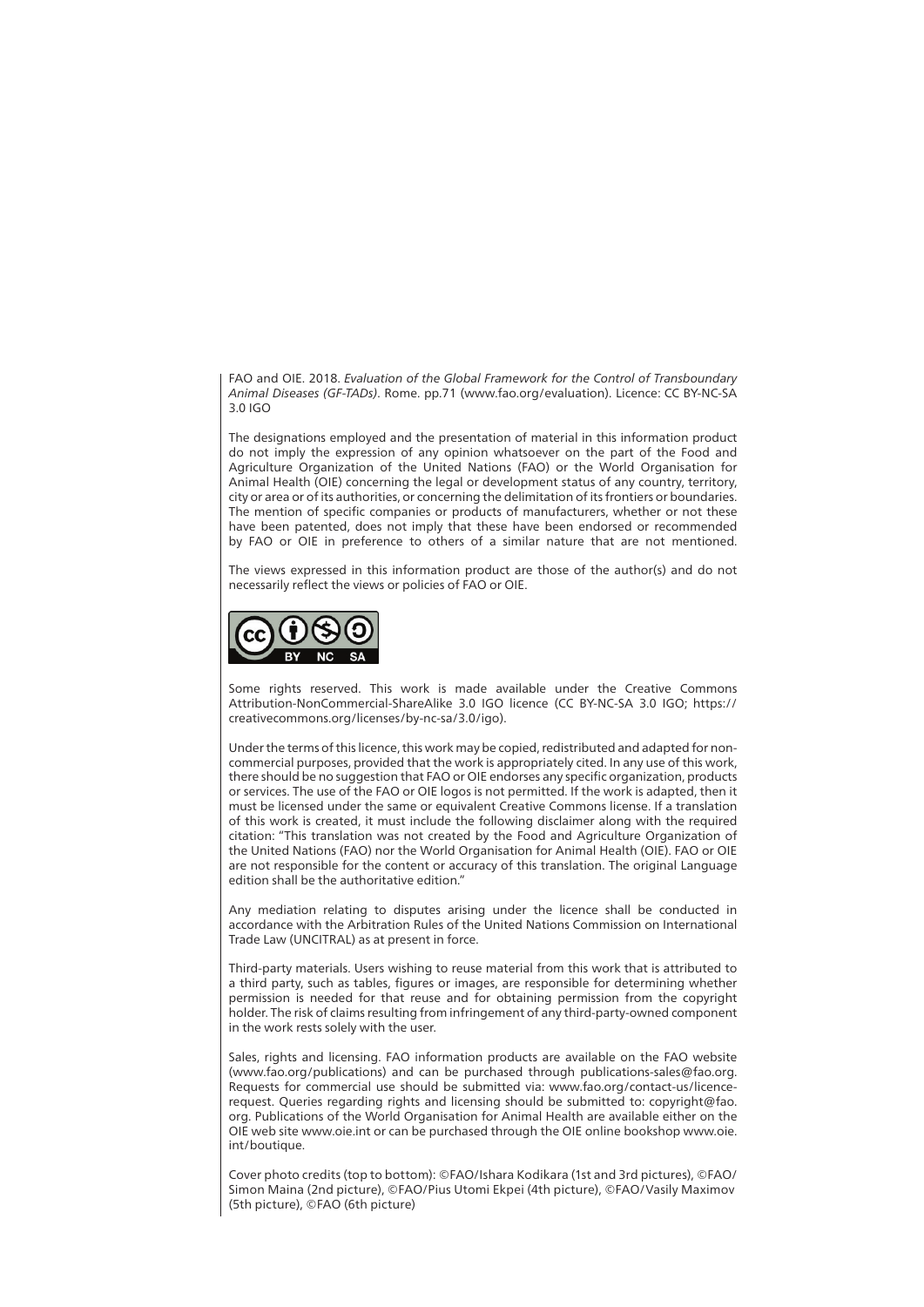### **Contents**

| 1.  |     |  |
|-----|-----|--|
| 2.  |     |  |
| 3.  |     |  |
| 4.  |     |  |
| 5.  |     |  |
| 6.  |     |  |
|     | 6.1 |  |
| 7.  |     |  |
| 8.  |     |  |
| 9.  |     |  |
| 10. |     |  |
| 11. |     |  |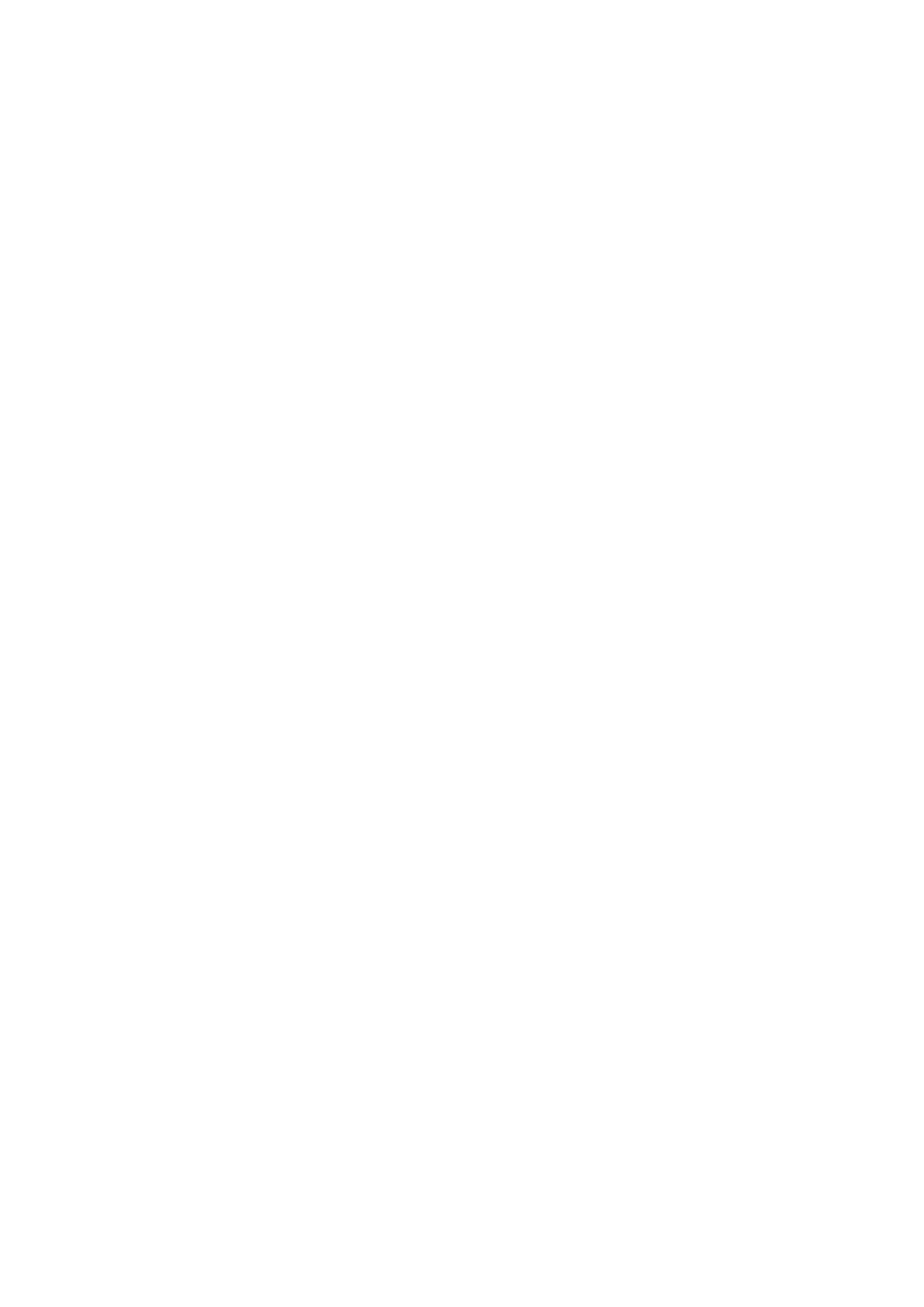#### <span id="page-6-0"></span>**1. Background of the GF-TADs initiative**

- 1. The **Global Framework for Progressive Control of Transboundary Animal Diseases** (**GF-TADs**) is a joint governance mechanism of the Food and Agriculture Organization of the United Nations (FAO) and World Organisation for Animal Health (OIE), which is expected to combine the strengths of both organizations to achieve coordinated prevention and control of transboundary animal diseases<sup>1</sup> (TADs) worldwide and in particular to address their regional and global dimensions. The World Health organization (WHO) is also associated to this mechanism for zoonotic TADs.<sup>2</sup> The initiative's agreement  $[1]$  was signed in May 2004 and falls under the broader agreement between OIE and FAO, which was renewed at the same time [\[2\]](#page-15-1).
- 2. The initiative was initially developed following the foot and mouth disease (FMD) outbreak in Western Europe in 2001, and proved very efficient in the coordinated response to the H5N1 highly pathogenic avian influenza (HPAI) crisis that started in 2003.
- 3. There is a broad recognition that any uncontrolled transboundary animal disease in one single country is a potential threat to all countries, with potentially large impacts on human health, the livestock sector and sector-related livelihoods. Therefore, the prevention and control of transboundary animal diseases can be defined as a Global Public Good. The One Health approach is aligned with this concept, and more specifically targets interventions at the interface between the animal, human and environmental health.
- 4. GF-TADs has been operational at the regional level since 2004: governance mechanisms, lists of priority diseases, Five–year Action Plans have been defined for the Middle East  $[3]$  $[3]$  $[3]$ , Asia and the Pacific  $[4]$  $[4]$  $[4]$ , Americas  $[5]$  $[5]$  $[5]$ , Africa  $[6]$  $[6]$  $[6]$  and Europe  $[7]$  $[7]$  $[7]$ , as well as globally. While the global tools – the Joint FAO/OIE/WHO Global Early Warning System (GLEWS) [[10](#page-15-7)], OIE/FAO Network of expertise on animal influenza (OFFLU) [[11](#page-15-8)] and FAO/OIE Crisis Management Centre Animal Health (CMC-AH) [[12](#page-15-9)] – were developed rapidly in response to the 2003 HPAI crisis. The Governance mechanisms – the Management Committee, Global Steering Committee (GSC) and the Global secretariat  $[13]$  $[13]$  $[13]$  – were conceived in the GF-TADs during the first Global Steering Committee meeting in 2008. A GF-TADs FMD Working Group was established and is in charge of the implementation of the Global FMD Control Strategy. The peste des petits ruminants (PPR) Working Group, to draft the PPR Global Control and Eradication Strategy was replaced in 2016 by a PPR Joint Secretariat, in charge of its implementation.
- 5. The first evaluation of the GF-TADs was conducted in 2005 [[14](#page-15-11)], when the initiative was still in its early stages. A set of recommendations was provided and their

 $\overline{a}$ 

<sup>1</sup> Transboundary animal diseases are defined as: those that are of significant economic, trade and/or food security importance for a considerable number of countries; which can easily spread to other countries and reach epidemic proportions; and where control/management, including exclusion, requires cooperation between several countries.

<sup>&</sup>lt;sup>2</sup> In terms of GLEWS (and not strategies, reference centres, RSU, governance).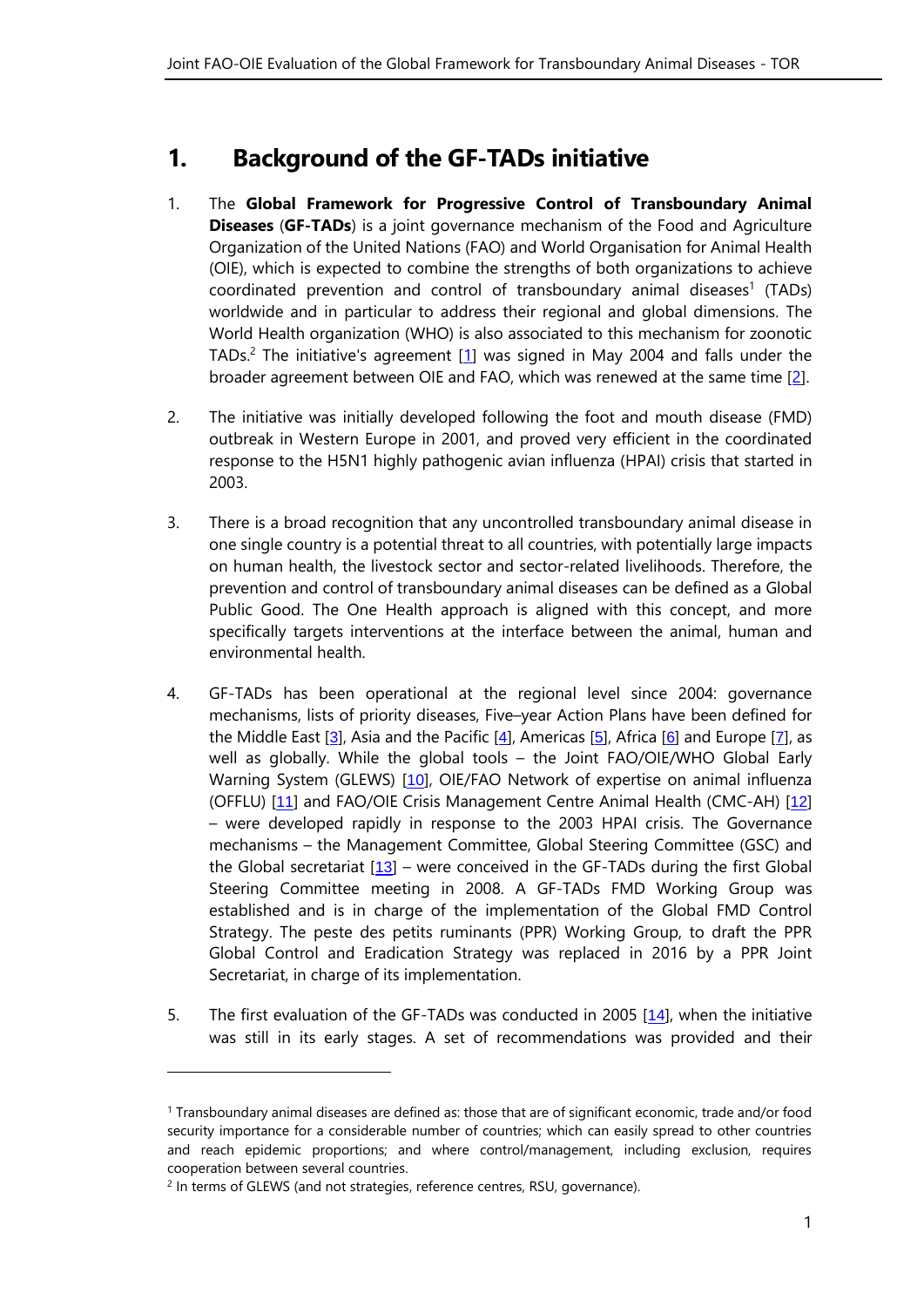implementation was reviewed during the first Global Steering Committee meeting (March 2008). However, at that stage, only the general collaborative mechanism between FAO and OIE was assessed with emphasis on the regional aspects of the GF-TADs framework.

- 6. The second evaluation of the GF-TADs, recommended during the First Global Steering Committee of the GF-TADs (March 2008), was carried out from May to September 2009 by a team of two experts from France Vétérinaire International (FVI). The main objective of the evaluation was to provide an objective and analytical assessment of the Initiative after five years of implementation (2004-2009). This was to guide its future development. The evaluators were asked to specifically examine the value-addition for FAO, OIE and other partners in working collaboratively through GF-TADs [[15](#page-15-12)].
- 7. In October 2015, after 11 years of implementation, and in the context of the global strategies on FMD and PPR being developed within the GF-TADs framework, and considering post-rinderpest eradication activities, during its 8th meeting the GF-TADs Global Steering Committee recommended to initiate a third evaluation of the GF-TADs. These Terms of Reference (TORs) refer to this evaluation which is to be conducted jointly by FAO and OIE.

#### <span id="page-7-0"></span>**2. Evaluation purpose**

- 8. In January 2017, the FAO Office of Evaluation (OED) agreed with the OIE Evaluation Function – Performance Management Cell under the Head of the Legal Affairs and Partnerships Unit to conduct a joint evaluation of the GF-TADS, bearing in mind and based upon the different evaluation capacities of the two Organizations. The purpose of the evaluation is to provide FAO and OIE and other GF-TADs partners with an objective and analytical assessment of the relevance, effectiveness, efficiency, results and challenges of the initiative as a collaborative mechanism between FAO, OIE and GF-TADs partners. The evaluation will also examine governance, prioritisation and strategic synergy aspects of GF-TADs management. The role of GF-TADs as common platform for information sharing on transboundary animal diseases will also be assessed. The time frame covered by this evaluation will be from 2009 to early 2017 (the start of the evaluation process).
- 9. The main audience of the evaluation and to whom the findings and recommendations will be presented are senior management of FAO and OIE, GF-TAD Global and Regional Steering Committees and other relevant stakeholders such as regional partner organizations. The evaluation will provide evidence-based lessons to inform future strategic decisions, corrective actions and improvement. It will also serve to provide accountability to member countries of the two Organizations for this important area of collaborative work.

#### <span id="page-7-1"></span>**3. Evaluation scope**

10. The evaluation will specifically assess FAO and OIE collaboration as evidenced in the initiative's governance, products, tools and services, namely: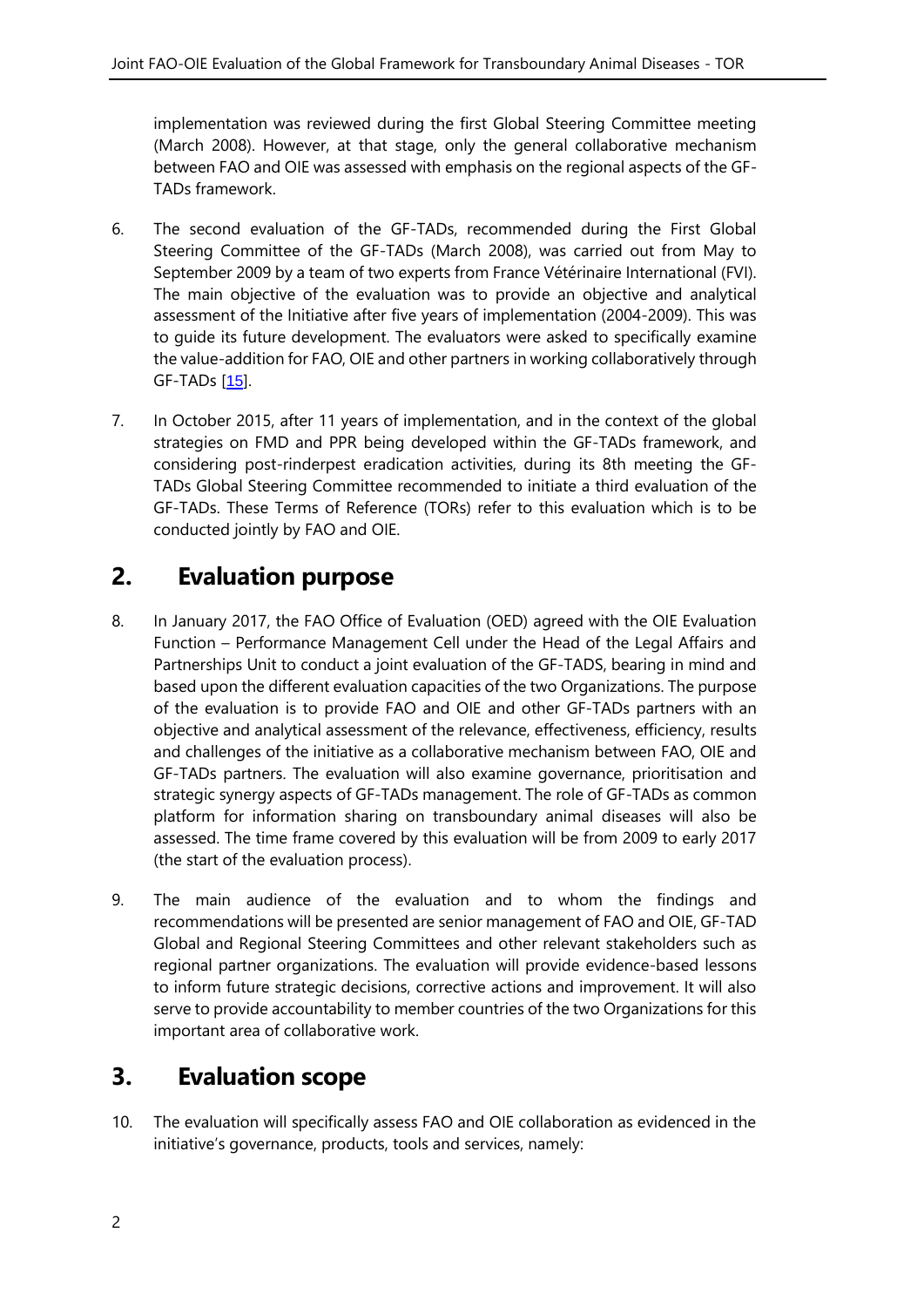- a. Common strategies and governance mechanisms established at the global and regional levels
- b. The relevance of common lists of priorities at the global and regional levels
- c. Common Action Plans and Working plans at the global and regional levels
- d. Common communication, reporting and advocacy tools
- e. The common tools linked to GF-TADs, specifically:
	- The Joint FAO–OIE–WHO Global Early Warning System (GLEWS)
	- OIE/FAO Network of expertise on animal influenza (OFFLU);
	- FAO/OIE Crisis Management Centre Animal Health (CMC-AH)
	- Regional laboratory and epidemiosurveillance networks
	- Regional Animal Health Centres (RAHCs) (managed through OIE/FAO with local/regional partners)

#### <span id="page-8-0"></span>**4. Evaluation objective**

- 11. The objective of the evaluation is to examine the value added of the GF-TADs as a mechanism to facilitate collaborative work between FAO and OIE and other partners in addressing global risks from transboundary animal diseases. The aim is to provide GF-TADs Global Steering Committee and Management Committee with lessons and evidence which can be used to inform its future strategic development and to provide strategic recommendations to guide GF-TADs' enhanced collaboration at regional and global levels and encourage improvement of the GF-TADs' tools.
- 12. The evaluation will also identify opportunities for enhanced collaboration and coordination between FAO and OIE under the GF-TADs framework by examining the complementarities and levels of support provided by FAO and OIE in support to the GF-TADs. This should include analysis of the broad results and advancements obtained in areas of work to which the GF-TADs have contributed.
- 13. It should be noted that this evaluation is restricted to examining the GF-TADs platform and FAO and OIE's role in supporting and managing the platform, and not of the entirety of FAO's and OIE's TAD work. The evaluation will make use of GLEWS, OFFLU and CMC-AH respective monitoring and governance systems including any performance indicators. The evaluation will not carry out separate assessments of the technical work of the common tools<sup>3</sup> linked to GF-TADs'. However, a desk-review of GLEWS, OFFLU and CMC-AH governance mechanisms of the common tools will be undertaken.

 $\overline{a}$ 

<sup>&</sup>lt;sup>3</sup> Refer to paragraph 11 for list of common tools linked to the GF-TADs.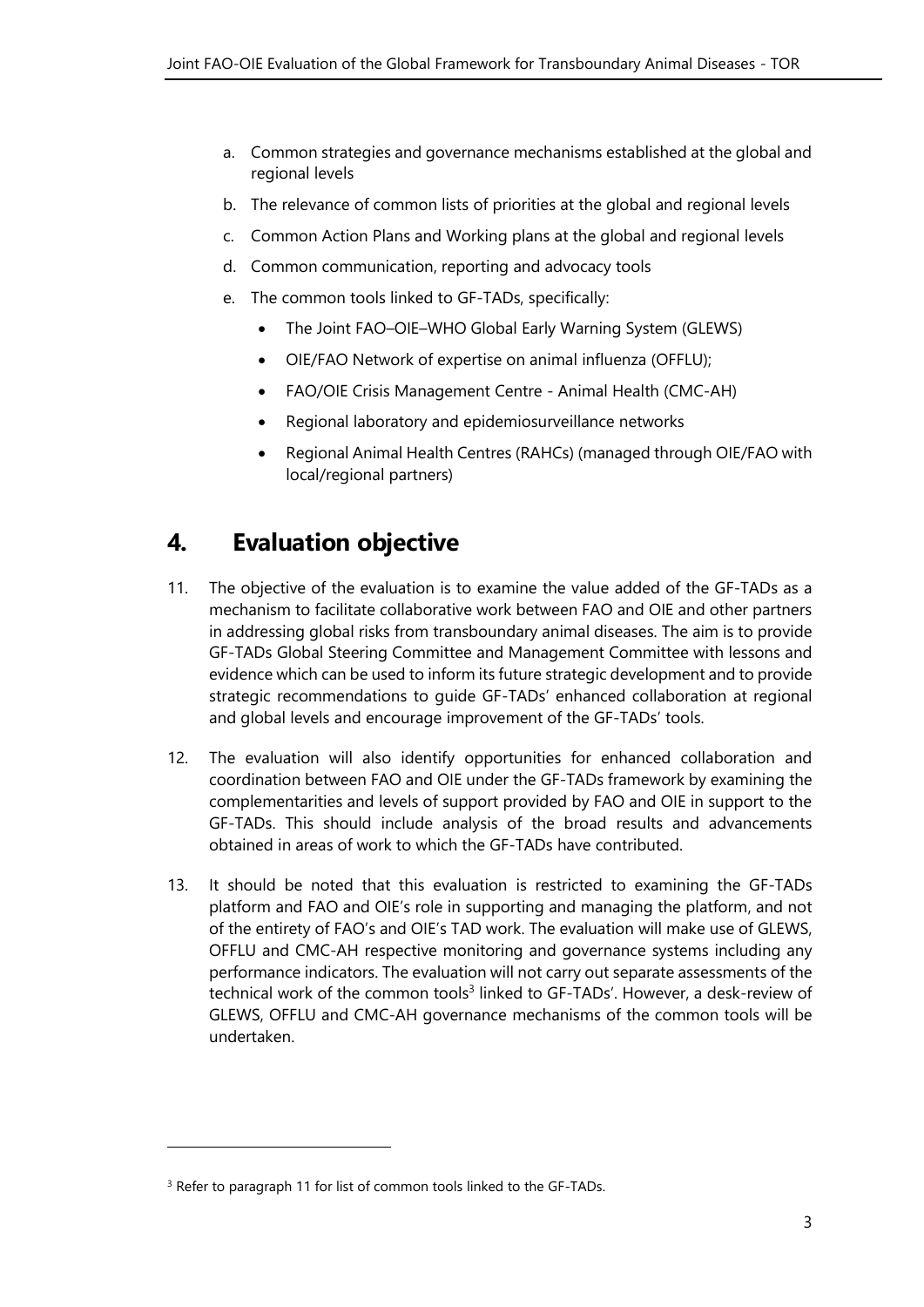#### <span id="page-9-0"></span>**5. Evaluation questions**

- 14. The overarching evaluation questions focus on relevance, effectiveness, efficiency, results and challenges:
	- a. What is the relevance of the GF-TAD initiative and what is the value added of GF-TADs to FAO and OIE in meeting their respective mandates, coordinating actions in the prevention and control of TADs and strengthening national and regional animal health systems?
	- b. To what extent is the current set up of the GF-TADs initiative including its mandate, governance, structure, responsibilities, processes, collaborative and partnership arrangements – appropriate and effective in responding to the evolving needs in preventing and controlling TADs and addressing regional and national animal health systems and priorities?
	- c. What is the uptake by global and regional partners in terms of tangible results and improved efficiency and to what extent has the initiative influenced the activities of regional and national partners and supported the prevention and control of TADs?
	- d. What key results has GF-TADs achieved from 2009 to 2017 and to what extent has it enabled systematic sharing of knowledge and lessons learned between FAO, OIE and key stakeholders?
	- e. What have been the key risks and challenges to attaining results and sharing knowledge and lessons and how have these challenges been mitigated?

#### <span id="page-9-1"></span>**6. Methodology**

- 15. The methodology described in these TORs will further be developed by the evaluation team during the inception mission. The overarching evaluation questions will guide the evaluation; sub-questions and specific methodological approaches will be further developed by the evaluation team in order to elaborate the main questions. These will be articulated through an Evaluation Matrix.
- 16. In the GF-TADs Agreement (2004), there is no baseline study and no indicators to facilitate the evaluation process. The results and findings of the first and second evaluation would however be considered as a baseline study for areas on the collaboration between FAO and OIE at the regional level within the GF-TADs framework along with the value added after implementing the initiative for five years (2004-2009).
- 17. The evaluation will make use of the following methods:
	- Review of strategy documents, action plans and reports.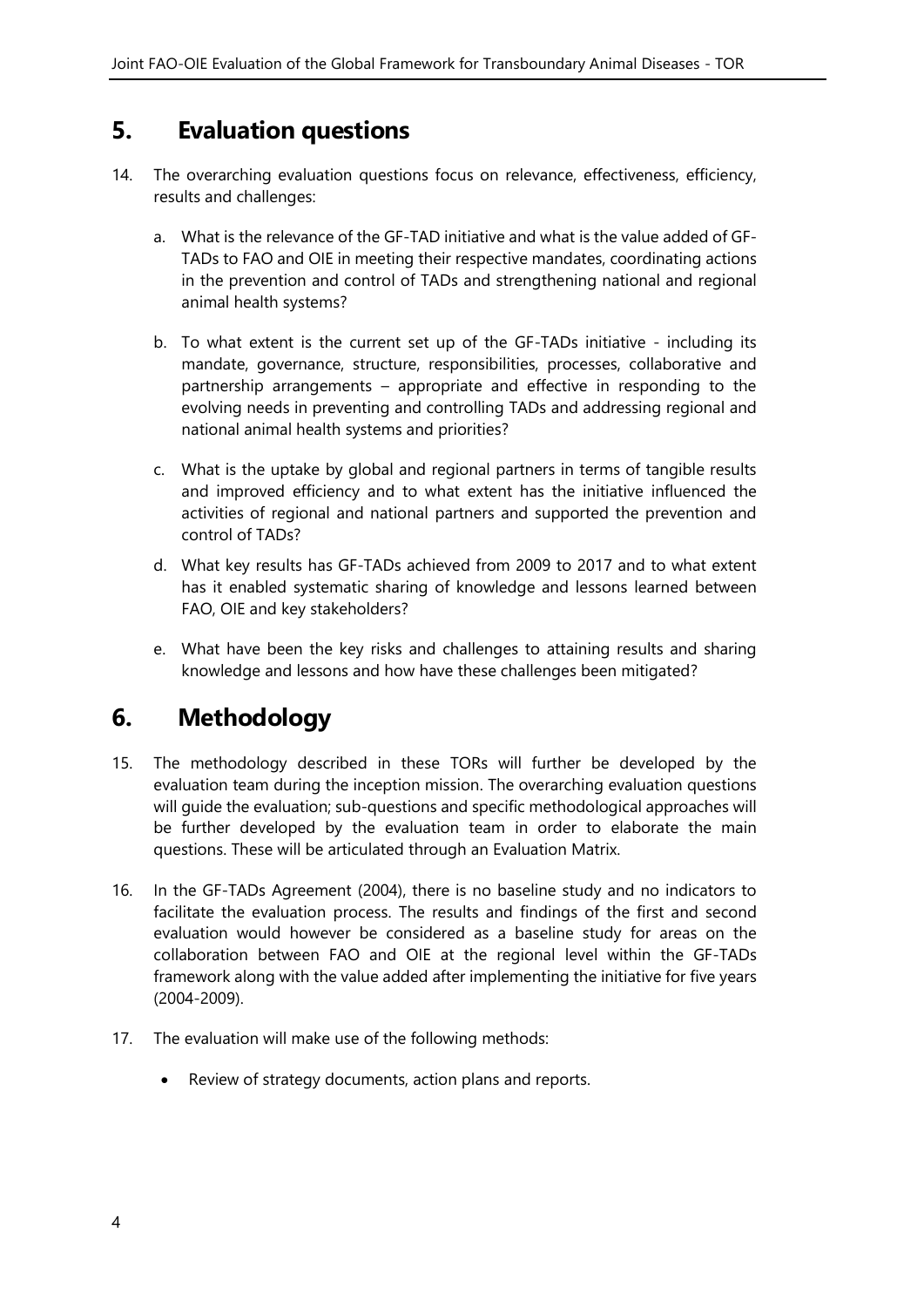- Interviews<sup>4</sup> with those FAO and OIE staff at global and regional levels who are key stakeholders in GF-TADs.
- Evaluation country missions to selected countries to interview key stakeholders, including members of the GSC, regional networks and other relevant stakeholders. Due to budget constraints missions will only be limited to Rome, Brussels, Paris and two other countries. 5
- Skype/phone interviews with stakeholders and partners, including WHO, regional networks, member countries.
- Questionnaire surveys of internal and external stakeholders and beneficiaries, including FAO and OIE staff at the regional/national level, Steering Committee members, member countries, regional and tool secretariats, etc.
- Expert analysis on specific GF-TADs' collective tools and actions, as identified by the evaluation team.
- An analysis workshop to be held in Rome or Paris. This will include a working session<sup>6</sup> with the reference group<sup>7</sup> to discuss the preliminary findings and recommendations.

#### <span id="page-10-0"></span>**6.1 Stakeholders and consultation process**

- 18. The evaluation will adhere to the United Nations Evaluation Group (UNEG) Norms and Standards.<sup>8</sup> The evaluation will adopt a consultative and transparent approach with internal and external stakeholders throughout the evaluation process. Triangulation of evidence and information gathered will underpin its validation and analysis and will support conclusions and recommendations.
- 19. The main interlocutors for the evaluation will be the major stakeholders and persons who are either directly or indirectly involved in the activities of the initiative as well as the representatives of the regional partners, namely:
	- 1) FAO and OIE senior management

 $\overline{a}$ 

2) Members of FAO/OIE FMD working groups and the PPR secretariat

<sup>4</sup> Interviews will be semi-structured and be supported by checklists and/or interview protocols to be developed at the beginning of the evaluation mission.

<sup>&</sup>lt;sup>5</sup> List of countries for the missions to be confirmed during the inception mission. The missions could include informal meetings with key stakeholders, possibly in Paris during the OIE General Session or during animal health related events in the region with the support and collaboration of regional members of the SCs, including Member Countries. The evaluation team would also explore the possibility of attending the Asia-Pacific subregional of GF-TADs meeting (SAARC) scheduled for June/July 2017 to meet with partners at Regional Economic Communities' level.

<sup>6</sup> This session would be before the GF-TADs Global Steering Committee scheduled for November 2017 at FAO headquarters.

<sup>&</sup>lt;sup>7</sup> Refer to paragraph 22 for composition and functions of the reference group.

<sup>8</sup> United Nations Evaluation Group, <http://www.uneval.org/normsandstandards>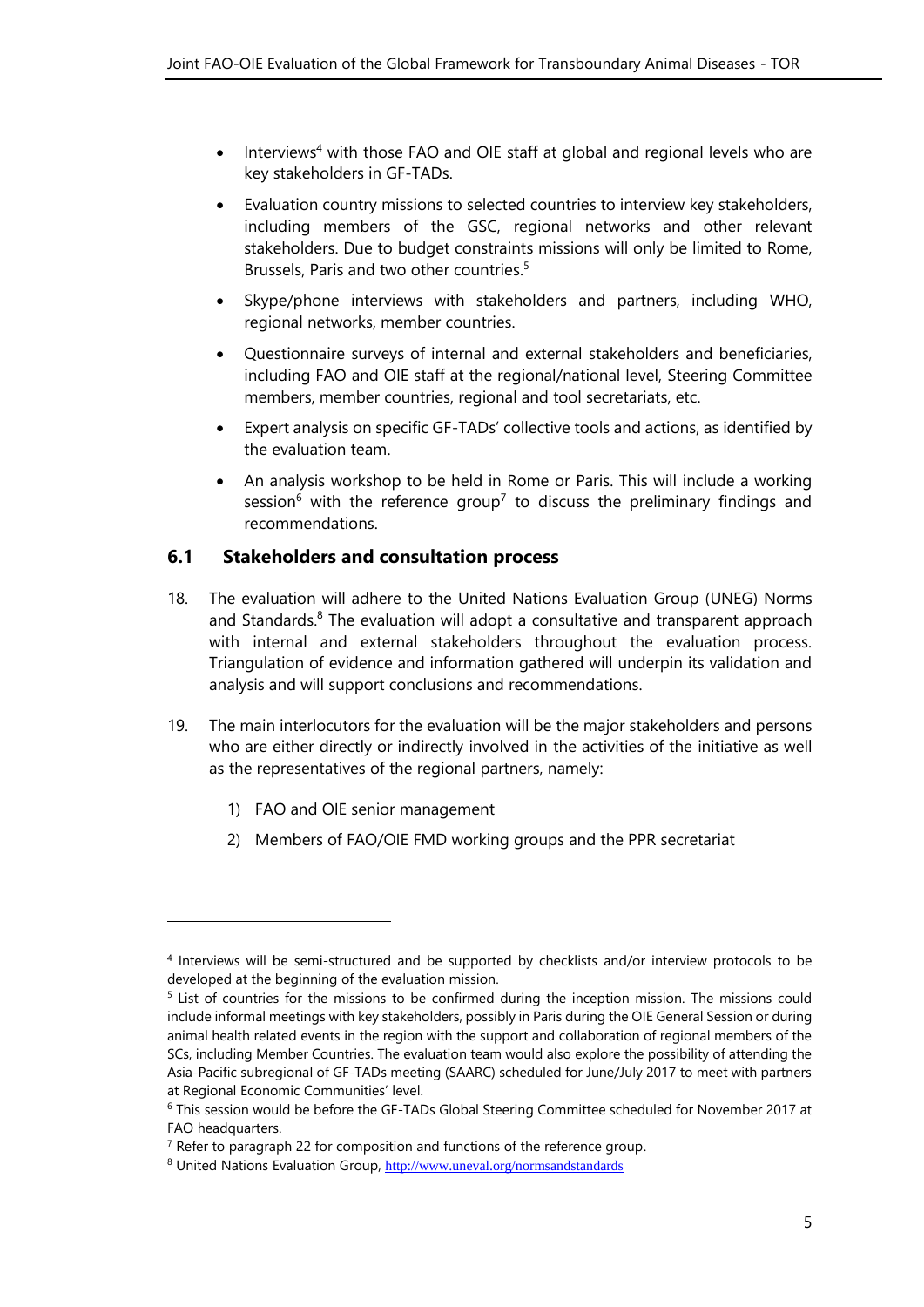- 3) Members of the Global and Regional Steering Committees and Secretariats, and the Management Committee
- 4) Relevant FAO and OIE collaborators to GLEWS, OFFLU and CMC-AH
- 5) FAO Regional Animal Health Officers
- 6) Representatives from OIE Regional Commissions
- 7) Regional Economic Communities (RECs)<sup>9</sup>
- 8) Interafrican Bureau of Animal Resources of the African Union (AU/IBAR)
- 9) Heads of regional livestock desks in regional organizations related to animal health
- 10) Members of country networks
- 11) Representatives from WHO and other relevant partners

#### <span id="page-11-0"></span>**7. Management arrangements**

- 20. This evaluation will be jointly managed by the FAO Office of Evaluation (OED) and the OIE Evaluation Function – Performance Management Cell (OIE-PMC). The Evaluation Management arrangements are detailed in a separate cooperation agreement. OED and OIE-PMC will finalize the TORs, identify the consultants and organize the team's work in close consultation with the reference group.
- 21. The evaluation will be carried out in close and constant dialogue with the **Reference Group**. The reference group will include staff from OIE and FAO (OIE Deputy Director General for Institutional Affairs and Regional Activities, Head of OIE Regional Activities Department, Head of the OIE Status Department, FAO Chief Veterinary Officer, Head of FAO EMPRES Animal Health Programme and FAO GLEWS Coordinator). The reference group will receive regular updates on the evaluation conduct from the Office of Evaluation (OED) and OIE-PMC evaluation managers and will provide their views and feedback on the selection of the evaluation team members. It will also be responsible for coordinating feedback and comments to the draft report and the Joint Management Response.
- 22. The **evaluation team** is responsible for conducting the evaluation, applying the methodology as appropriate and for producing the evaluation report. All team members will participate in briefing and debriefing meetings, discussions, field visits and will contribute to the evaluation with written inputs for the final draft and final report. The evaluation team and the Evaluation Management Group will agree on the outline of the report early in the evaluation process based on the Evaluation Report template of the Office of Evaluation (OED) to be shared with the evaluation team. The evaluation team will be free to expand the questions and issues listed above, as well as to develop its own evaluation tools and framework, within the available time frame and resources. The evaluation team is responsible for the draft report, which may not

1

<sup>&</sup>lt;sup>9</sup> As RECs are important partners of the GF-TADs, they should be fully considered.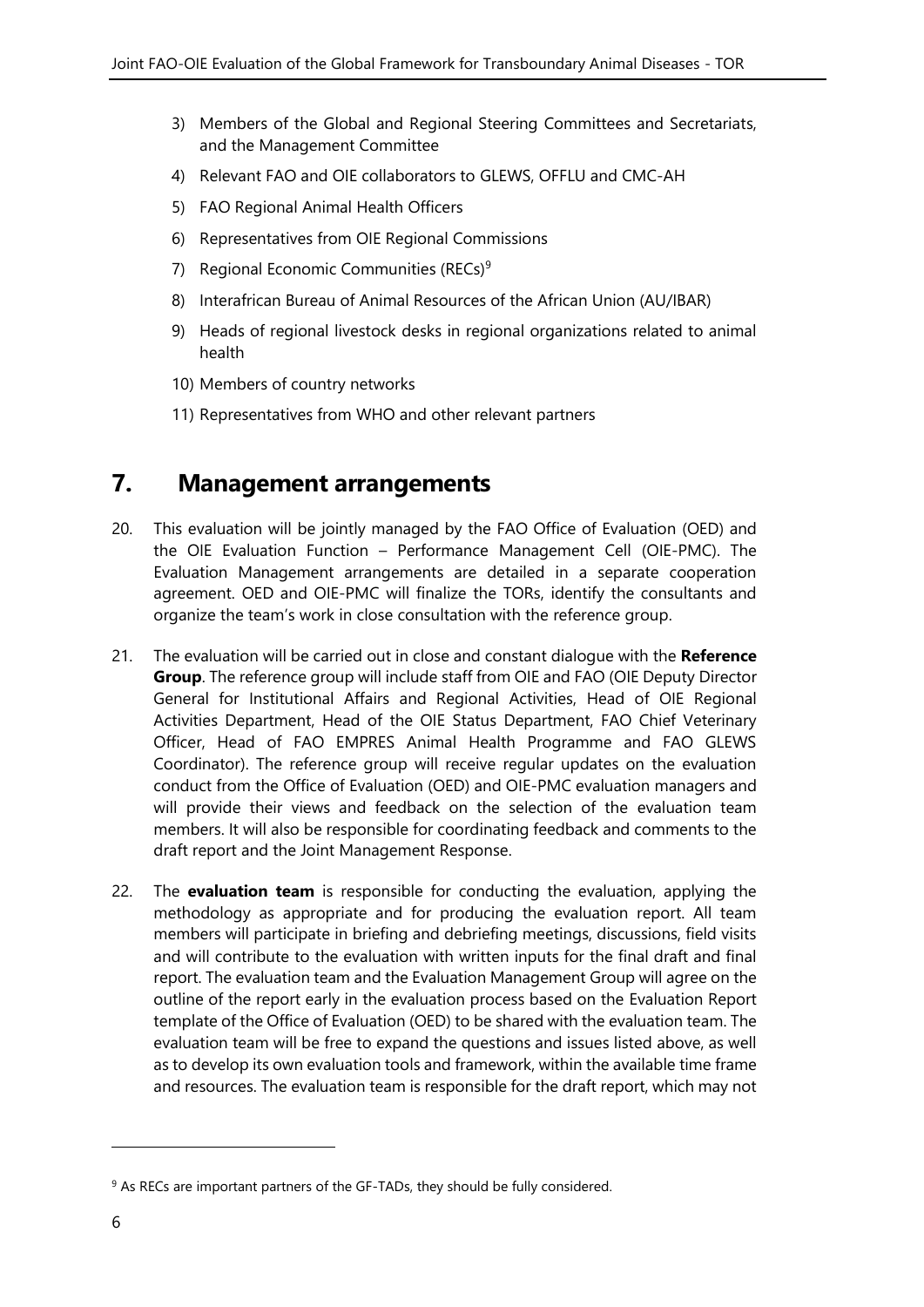reflect the views of FAO or OIE, but the Evaluation Management Group is responsible for the final report.

- 23. The ultimate clearance of the final report will rest with the Director of the Office of Evaluation (OED) in close consultation with the OIE Head of the Legal Affairs and Partnerships Unit.
- 24. Given the technical nature of the evaluation, it is proposed that the process avails itself of an external quality assurance expert to review and provide feedback on the TORs, the Inception Report and Evaluation Matrix and the Draft Report. The quality assurance expert will be selected through a Call for Expression of Interest, unless FAO and OIE find a name that is mutually agreeable.

#### <span id="page-12-0"></span>**8. Evaluation team composition and profile**

- 25. The evaluation team will consist of one senior evaluation expert and one animal health expert, who will work under the guidance of, and with support from, the Evaluation Management Group. Team members will have had no previous direct involvement in the formulation, implementation or backstopping of the initiative. Both experts will sign the Declaration of Interest form of the FAO Office of Evaluation (OED).
- 26. The key skills set for the senior evaluation expert are:
	- advanced degree in a relevant discipline
	- at least 15 years of professional experience in evaluating complex programmes; governance management and partnership structures in regional/interregional initiatives, notably in developing countries
- 27. The key skills set for the animal health expert are:
	- advanced degree in area of expertise; preferably a university doctorate (PhD) or doctorate of practice (e.g. DVM) in animal health or relevant discipline
	- at least 15 years of professional experience in animal and/or public health, notably in developing countries
	- expertise in institutional strengthening of animal health and/or public health systems
- 28. Minimum requirements for the positions are as follows:
	- strong analytical and research skills (document review, ability to synthesize solid evaluative findings out of raw evidence)
	- excellent writing and verbal communication in English
	- relevant work experience in developing countries
	- familiarity with the United Nations evaluation standards and procedures (for the senior evaluation expert)
	- fluency in French or Spanish, written and spoken will be an asset
	- knowledge of FAO and OIE will be an asset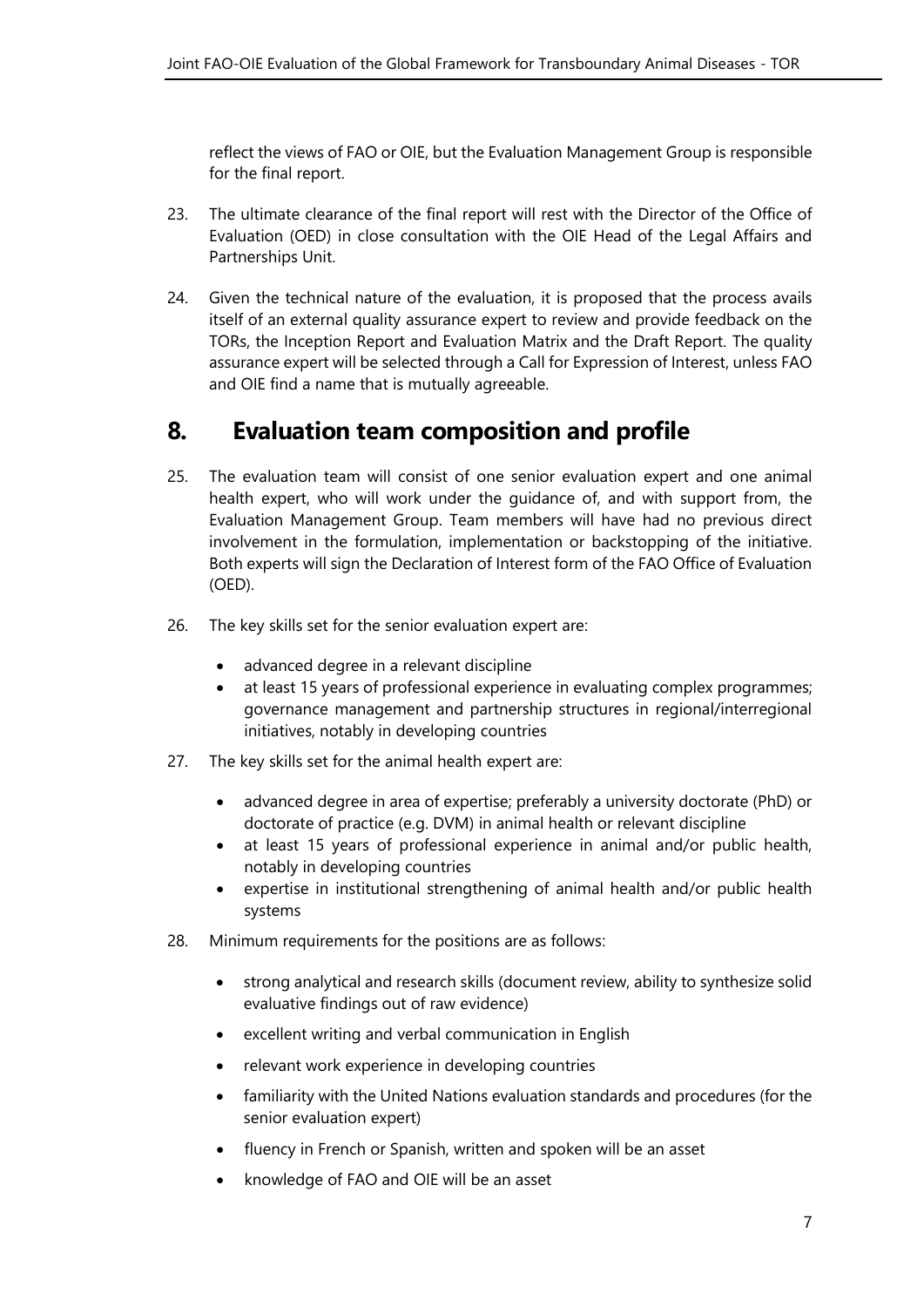#### <span id="page-13-0"></span>**9. Evaluation products (deliverables)**

- 29. The expected outputs are the following:
	- a. **Evaluation Matrix** the evaluation team shall develop the evaluation matrix.
	- b. **Evaluation inception report** the evaluation team will prepare an inception report before going into the fully-fledged data collection exercise. It should detail the evaluators' understanding of what is being evaluated and why, showing how each evaluation question will be answered by way of: proposed methods, proposed sources of data and data collection procedures. The inception report should include a proposed schedule of tasks, activities and deliverables, designating a team member with the lead responsibility for each task or product.
	- c. **Draft evaluation report** FAO Office of Evaluation (OED) and OIE-PMC will review the zero draft of the evaluation report submitted by the evaluation team to ensure it meets the required quality criteria. The draft evaluation report will then be circulated among key stakeholders for comments as well as to the external quality assurance expert before finalization; suggestions will be incorporated as deemed appropriate by the evaluation team.
	- d. **Final evaluation report:** should include an executive summary and illustrate the evidence found that responds to the evaluation issues and/or questions listed in the TORs. The report will be prepared in English with numbered paragraphs, following Office of Evaluation's (OED's) template for report writing. Supporting data and analysis should be annexed to the report when considered important to complement the main report. Annexes should include, but are not limited to: TORs for the evaluation, the evaluation matrix, profile of the team members, list of institutions and stakeholders interviewed by the evaluation team, references and the final evaluation mission schedule. The EMG and ultimately, Director of the Office of Evaluation (OED) in consultation with the OIE Head of the Legal Affairs and Partnerships Unit, will be responsible for the final version of the evaluation report.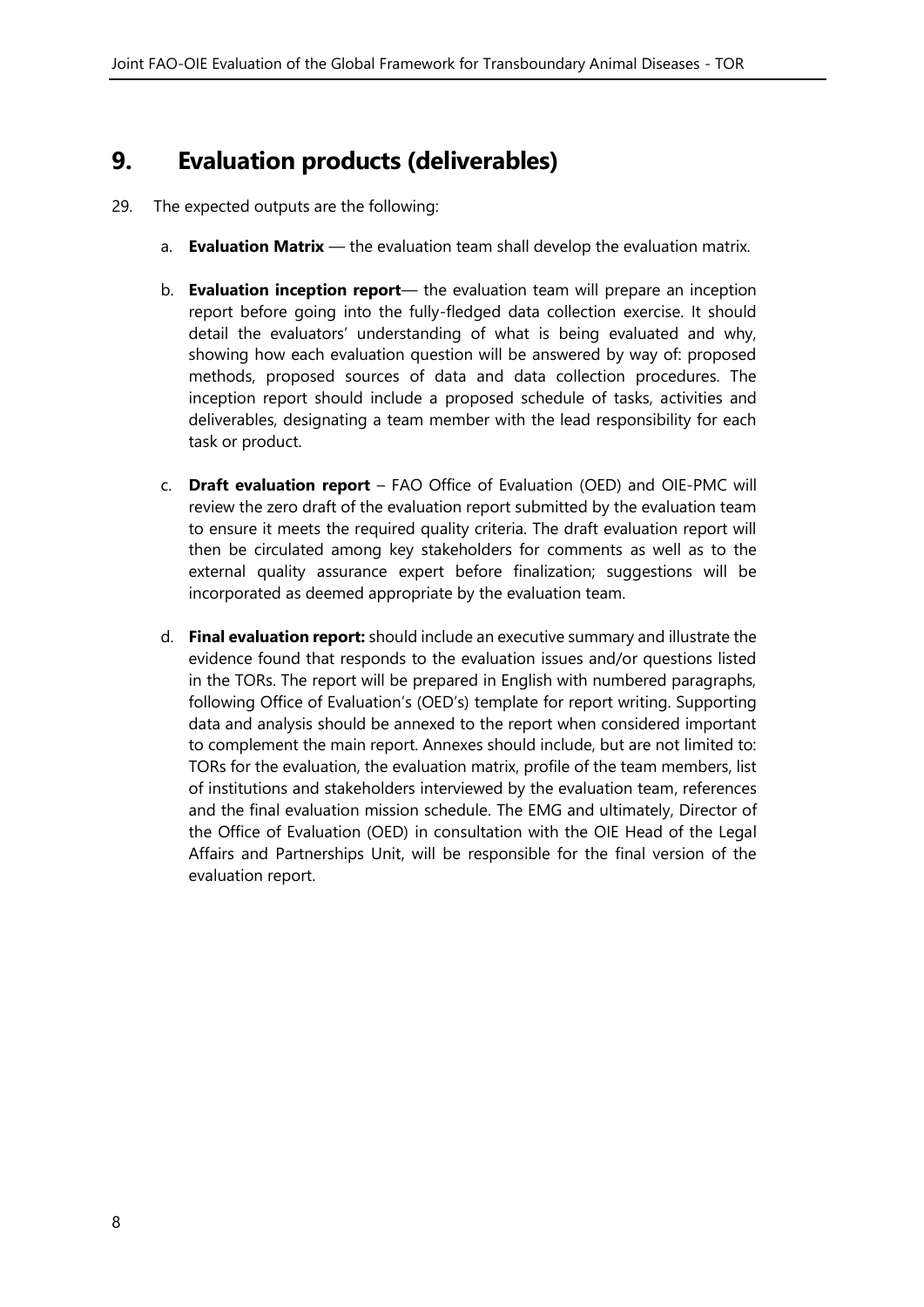#### <span id="page-14-0"></span>**10. Evaluation time frame for 2017**

| <b>Dates</b>                  | Task                                                                          | <b>Responsibility</b>                  |
|-------------------------------|-------------------------------------------------------------------------------|----------------------------------------|
| 25 January 2017               | Draft of Terms of Reference                                                   | Reference group <sup>10</sup>          |
| By 20 February 2017           | Finalization of Terms of Reference                                            | OED and OIE-PMC                        |
| By 22 February 2017           | <b>TOR</b> validation                                                         | Reference Group, OIE-PMC and           |
|                               |                                                                               | OED                                    |
| By 23 February 2017           | Call for Expression of Interest for the technical experts                     | OED                                    |
| By 20 March 2017              | Team identification and recruitment of the technical experts                  | and OIE-PMC.<br><b>OED</b><br>in close |
|                               | (with individual TORs) and external QA expert                                 | consultation with the reference        |
|                               |                                                                               | group                                  |
| By 26 May 2017                | Mission organization                                                          | <b>OED</b>                             |
| By 27 May 2017                | Reading background documentation                                              | OED and OIE-PMC                        |
| By 29 May 2017                | Briefing of Evaluation experts                                                | OED and OIE-PMC                        |
| By 29 May 2017                | Travel arrangements                                                           | OED and OIE-PMC                        |
| June 2017                     | Inception Mission - Rome/Paris                                                | OED, OIE-PMC and ET                    |
| June and July 2017            | Mission to Rome, Paris, Brussels and possibly one or two out of               | OED, OIE-PMC and ET                    |
|                               | the following: Tokyo, Bamako/Accra <sup>11</sup> (tbc) – preliminary findings |                                        |
|                               | and conclusions will be presented by the team leader to the                   |                                        |
|                               | Reference Group (tbd if remotely or in person)                                |                                        |
| <b>July 2017</b>              | Launch of survey                                                              | OED, OIE-PMC and ET                    |
| By 20 September 2017          | First draft of report                                                         | <b>FT</b>                              |
| By 30 September 2017          | Internal peer review and external quality assurance                           | OED, OIE-PMC and QA Expert             |
| By 30 October 2017            | Presentation of the report in a stakeholders' workshop. Written               | <b>ET</b>                              |
|                               | comments on the report and final draft                                        |                                        |
| <b>GSC</b><br>At<br>the<br>of | Presentation of the evaluation's findings and recommendations                 | Reference group, FAO and OIE GF-       |
| November 2017 <sup>12</sup>   | during the 10th GF-TADs Global Steering Committee (GSC10)                     | <b>TADs GSC</b>                        |
| By 31 December 2017           | Management response completed                                                 | Reference group and FAO, OIE           |
|                               |                                                                               | Senior Management                      |
| By 15 January 2018            | Evaluation report and Management Response published on the                    | OED and OIE-PMC                        |
|                               | OED and OIE website. Report disseminated to internal and                      |                                        |
|                               | external partners                                                             |                                        |

 $\overline{a}$ 

<sup>&</sup>lt;sup>10</sup> The reference group will include staff from OIE and FAO (Head of OIE Regional Activities Department, Head of the OIE Status Department, FAO Chief Veterinary Officer, Head of FAO EMPRES Animal Health Programme and FAO GLEWS Coordinator).

<sup>&</sup>lt;sup>11</sup> Countries to be confirmed.

<sup>&</sup>lt;sup>12</sup> The date of the GSC could be pushed back to December to allow finalization of the report for the meeting.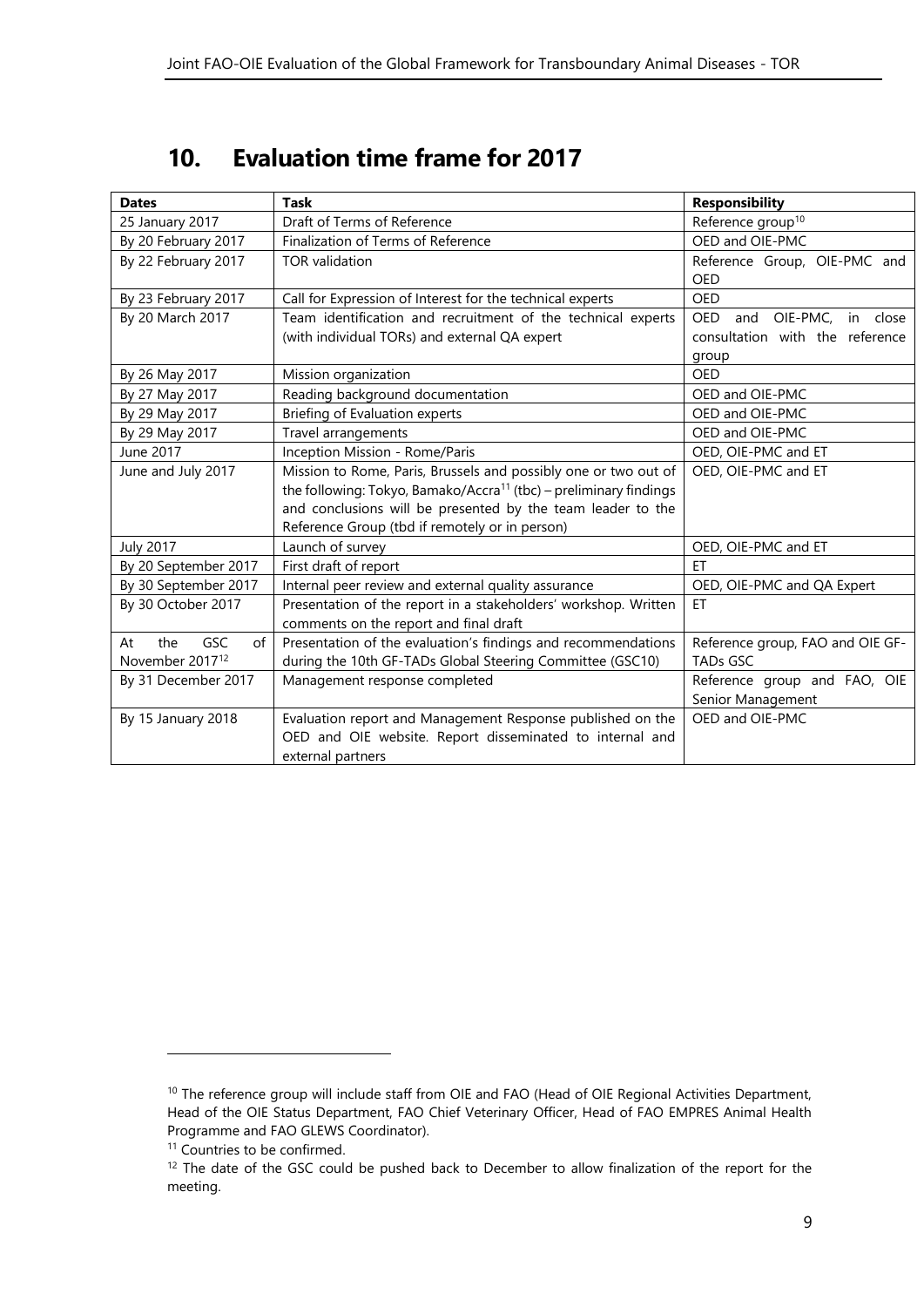#### <span id="page-15-0"></span>**11. Annex<sup>13</sup>**

[1] GF-TADs agreement [\(http://www.fao.org/3/a-ak136e.pdf](http://www.fao.org/3/a-ak136e.pdf))

<span id="page-15-1"></span>[2] [Agreement between the FAO and OIE](http://www.oie.int/eng/OIE/accords/en_accord_fao_2004.htm)

<span id="page-15-2"></span>[3] GF-TADs for the Middle-East: action plan, governance TORs; reports and recommendations of RSC meetings [\(http://www.gf-tads.org/regional/middle-east/five](http://www.gf-tads.org/regional/middle-east/five-year-action-plan/en/)[year-action-plan/en/](http://www.gf-tads.org/regional/middle-east/five-year-action-plan/en/) )

<span id="page-15-3"></span>[4] GF-TADs for Asia: action plan, governance TORs; reports and recommendations of RSC meetings [\(http://www.gf-tads.org/regional/asia/five-year-action-plan/en/\)](http://www.gf-tads.org/regional/asia/five-year-action-plan/en/) and [\(http://www.gf-tads.org/regional/asia/recommendations-rsc/en/\)](http://www.gf-tads.org/regional/asia/recommendations-rsc/en/)

<span id="page-15-4"></span>[5] GF-TADs for America: action plan, governance TORs; reports and recommendations of RSC meetings [\(http://www.fao.org/3/a-bl412s.pdf](http://www.fao.org/3/a-bl412s.pdf) )

<span id="page-15-5"></span>[6] GF-TADs for Africa: action plan, governance TORs; reports and recommendations of RSC meetings[\(http://www.gf-tads.org/fileadmin/user\\_upload/gf](http://www.gf-tads.org/fileadmin/user_upload/gf-tads/docs/document_about/AFRICA_action_plan.pdf)[tads/docs/document\\_about/AFRICA\\_action\\_plan.pdf](http://www.gf-tads.org/fileadmin/user_upload/gf-tads/docs/document_about/AFRICA_action_plan.pdf) )

<span id="page-15-6"></span>[7] GF-TADs for Europe: action plan, governance TORs; reports and recommendations of RSC meetings [\(http://www.gf-tads.org/regional/europe/five-year-action-plan/en/](http://www.gf-tads.org/regional/europe/five-year-action-plan/en/)) and [\(http://www.gf-tads.org/regional/europe/recommendations-rsc/en/](http://www.gf-tads.org/regional/europe/recommendations-rsc/en/) )

<span id="page-15-7"></span>[9] RAHCs: agreements FAO-OIE; Activity Reports; Action Plans; website [10] GLEWS: agreement, website; annual Reports of activity

<span id="page-15-8"></span>[11] OFFLU: agreement, website; annual Reports of activity; Steering Committee meetings Reports and Recommendations

<span id="page-15-9"></span>[12] CMC-AH: agreement, website; annual Reports of activity; Steering Committee meetings Reports and Recommendations

<span id="page-15-10"></span>[13] GF-TADs global: action plan, governance TORs and recommendations of the Global Steering Committee meetings [\(http://www.gf-tads.org/global/five-year-action-plan/en/](http://www.gf-tads.org/global/five-year-action-plan/en/)) and [\(http://www.gf-tads.org/global/recommendations-gsc/en/](http://www.gf-tads.org/global/recommendations-gsc/en/) ) [14] First GF-TADs evaluation: report and recommendations

<span id="page-15-12"></span><span id="page-15-11"></span>[15] Second GF-TADs evaluation: report and recommendations

[16] Role if GF-TADs Global Secretariat

1

<sup>&</sup>lt;sup>13</sup> Refer to the Zip-folder for the attached documents for the annex